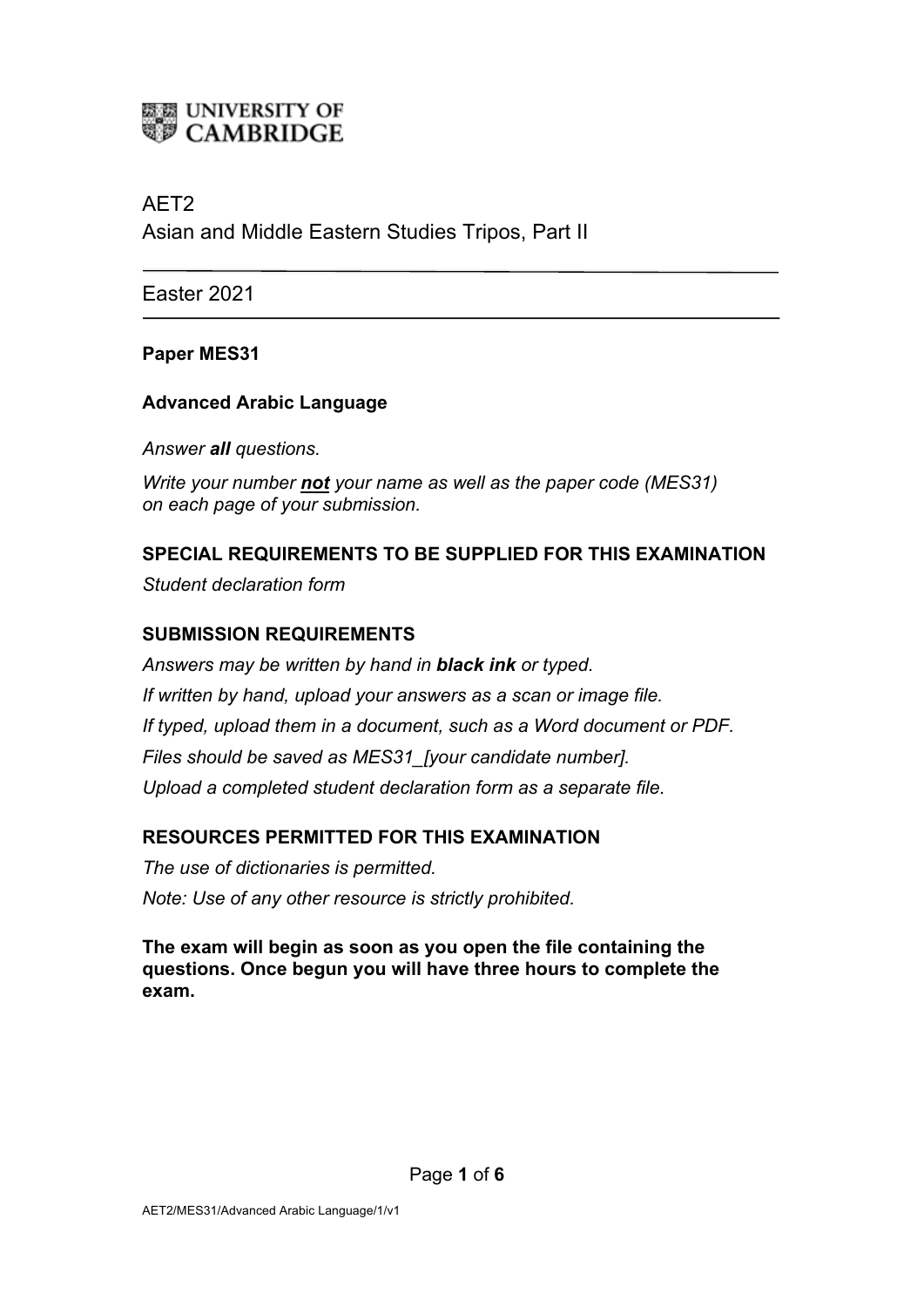A. Reading comprehension **[35 marks]**

Read the passage on pages 3–4 and answer questions 1–5 in **Arabic** in **your own words.** The number of marks is given after each question.

- 1) ما مناسبة كتابة هذه المقالة؟ ماذا تعر ف منها عن الكتاب مو ضو ع المقالة؟ **[3 marks]** 2) ما موضوع "إيكو" المفضل؟ وما الذي يناقشه في الفصل الأخير ؟ **[3 marks ]** 3) كيف يصف فلسفته حول تأثير الأدب على اللغة؟ [3 **marks**] 4) ام نایبلا تازیمم يعویشلا كأ ؟بد **[marks 2[** 5) كيف نشكل التار يخ في ر أي "إيكو "؟ وكيف استشهد على ذلك من التار يخ؟ **[4 marks]**
- 6) Give and explain the بارعإ ending of the following underlined words: **[10 marks]**

(a) ىركذ) l.2); (b) اعاتما) l.8); (c) ىنعم) l.10); (d) احراش) l.11); (e) ببس) l.11); (f) ا ثارت) l.13); (g) دیدش) l.21); (h) نعط) l.24); (i) لك) l.25); (j) قئاقح) l.27)

7) Give and explain the internal vowelling of the following words in bold and italic in the text: **[4 marks]**

(a) **فصـن**) l.11); (b) **يصوی**) l.19); (c) **تكیح**) I.25); (d) **ةددحم**) l.27)

- 8) Explain the use of  $\omega$  (asterisked) in lines 10,13, 24 and 26. **[2 marks]**
- 9) To what do the pronouns in bold refer: **[2 marks]** (a) **ھنأش**) l.3); (b) **ھعوضوم**) l.6); (c) **اھیلع**) l. 24); (.26l (**دوجو اھ** (d(

(see next page for continuation of questions)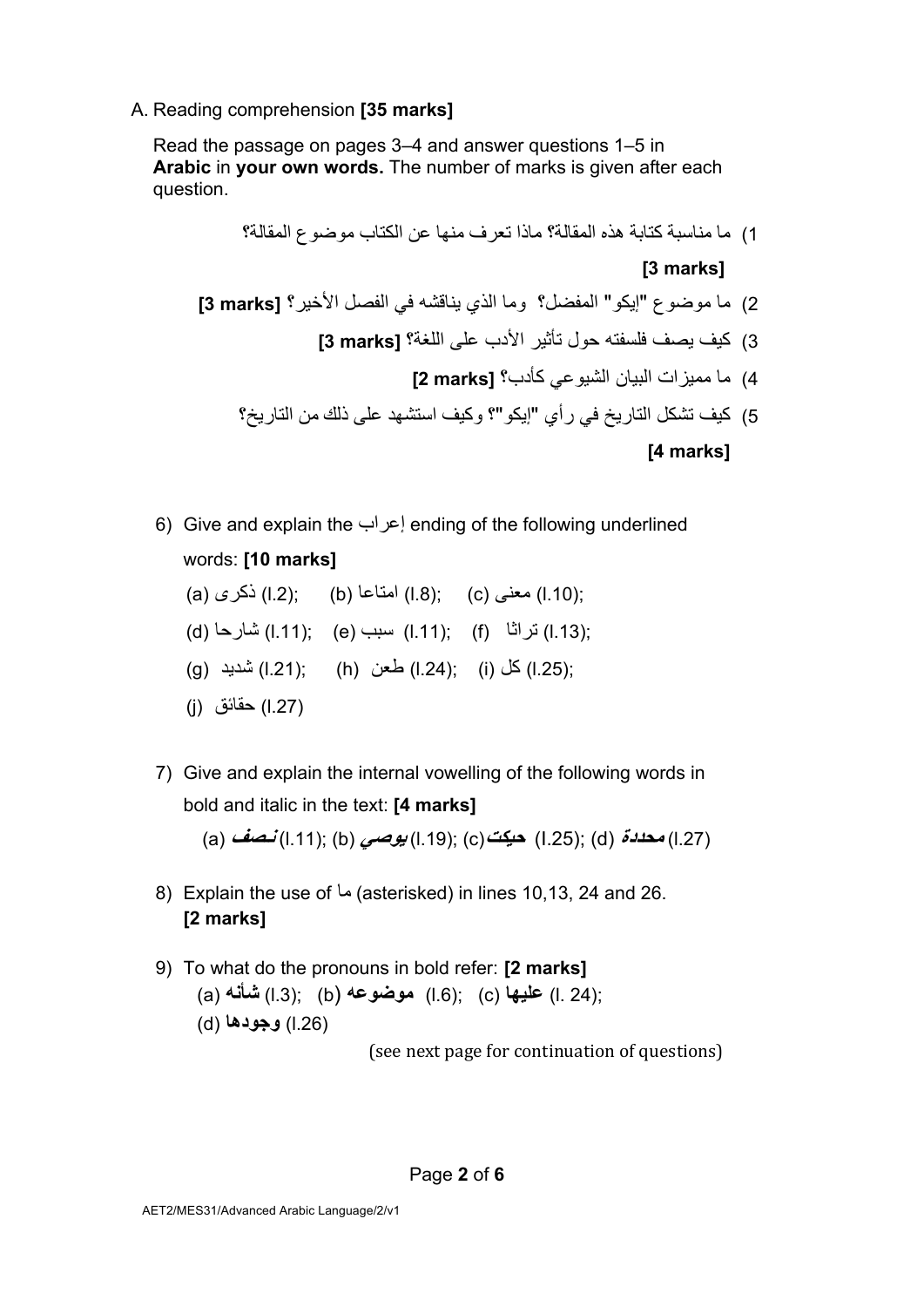10) What is the subject of the following verbs highlighted in yellow: **[2 marks]**

(a) بَ<mark>شكك (l.2); (c) كعد</mark> (l.20); (c) كرتی) (l.25) بَيْنكك (a) بَاست) (a) (l.9); (d) بَيْنَ (a) in.

Glossary: to discredit : خَعَن علي

الأدب هو ما يبقى اللغة حية!

نشر ت تر جمة إنجلبز بـة لكتاب مـهم للر و ائـي الابطـالـي الر احل "أو مبر تو إبكو "، و الذي تحل ذكر ى و فاته في الخامس من الشهر الحالي ظهر الكتاب تحت عنوان "عن الأدب". الكتاب في الأصل، **شأنه** في ذلك شأن معظم أعمال "ابكو " غبر الر وائية، بتضمن مجمو عة من المحاضر ات التي ألقبت في مناسبات علمبة متفر قة، و بحاو ل

- 5 "ايكو " تحليل سـر شغفه بعالم الأدب و الكلمات، بداية من تأثير كتاب "فن الشعر " لــ "أر سطو " منتقلا إلى **موضوعه** المفضل الذي كتب عنه أغلب ر و اياته، و هو قـوة التز و ير و الكذب في صناعة الو اقع، بل و كتابة التار يخ، و و صو لا إلى الفصل الأخير ، وهو الأكثر امتاعا واقترابا من روح "إيكو" الساخرة، فيحمل عنوان "كيف أكتب؟" والذي يناقش فيه أسلوبه في الكتابة فأي شيء تكتبه، إنما <mark>يكتب</mark> لكي تقول
- 10 أئسينًا ما إلى شخص \*ما فتصير الكتابة شيئا ذا معنى. وينهج نهج الفلاسفة داخل العمل الفني شار حا سبب أن **نـصف** عملا ما بأنه عمل فني جميل، مبـر ز ا السمات الفنية التي تؤهل عملا أدبيا لأن يوسم بالجمال. و يؤكد أن الأدب هو \*ما يكفل بقاء اللغة حية في قلوب أبنائها بوصفها تر اثا جـمـعيا،
- فيدو ن "دانتي آليجير ي"، مؤلف الكو ميديا الإلهية، لم نكن لنحظي بلغة إيطالية مو حّدة، 15 ٪ مشيرًا إلى شيوع اللهجات المحلية وتعدّدها في وقت "دانتي"، فمن خلال المساعدة على ابتكار لغة جديدة، يصنع لنا الأدب هوية حقيقية و مجتمعا مستقلا. و يذهب "إيكو " إلى أن الأدب هو الذي يصنع من الحكايات والشخصيات جسدا مشتر كا <mark>يترك</mark> عليه الكاتب بصمته الخاصبة. و**يوصى** بقراءة البيان الشيوعي، لا كنص سياسي بل كنص أدبي مؤكدا أن طريقة

(see next page for continuation of passage)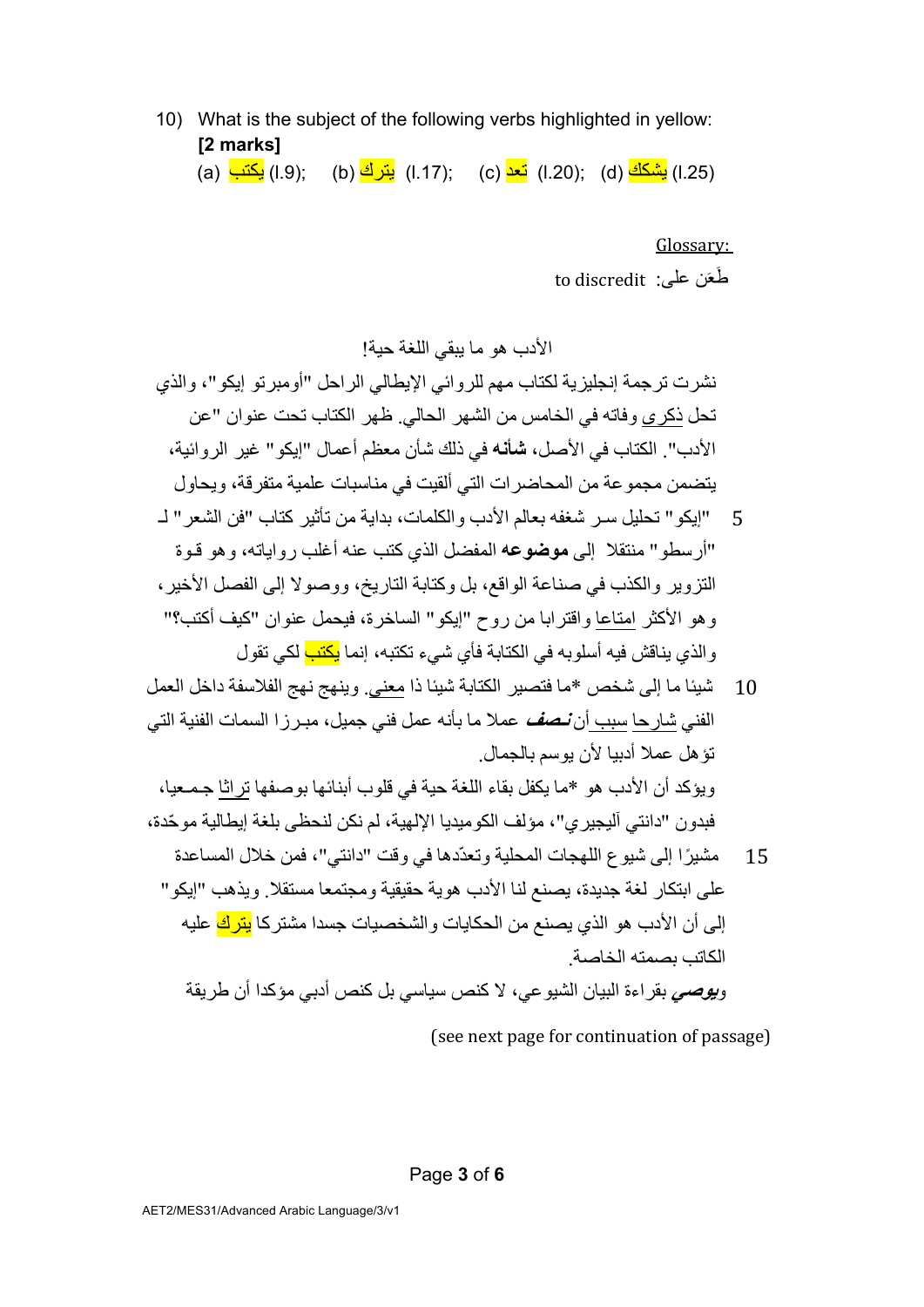20 ةباتك نایبلا يعویشلا - ىلع نیدیعصلا يوغللا يبولسلأاو - دعت اجذومن اتفلا ةیفیكل ةباتك خ باط يبدأ دیدش ةوقلا رداق لع ى كیرحت ریھامجلا نم للاخ تاملك ةقیقد ةزكرم . لوانتو ریثأت بیذاكلأا ریوزتلاو ىلع رادم ،خیراتلا فیكو نكمی بذكلل لیوحت ملاوع ةیلیخت ىلإ قئاقح لا نعط **اھیلع** ، اریثكف \* ام ا راتخ جذامن أو لثم ة يف نورقلا يطسولا 25 دق **تكیح** لوح لامعأ و تایاكح ةقـفلم ةدیعب لك دعبلا نع ةقیقحلا ، كانھو نم ككشی يف

**وجودها** التار يخي من الأساس و \*ما أكثر الأمثلة على قو ة الكذب و الانتحال و القدر ة علم تحويل الأكاذيب و الحكايات الملفقة إلى حقائق ر اسخة، بل و**مح***ددة* لمسار التار يخ https://thakafamag.com/?p=23467&fbclid=IwAR3BrkkeB10WqQK6MDFt\_7lj856wCMhGHmd6rHPx4nwgfHvnjlzAmX6r4M (abridged)

B. Translate the following unseen passage into **English [25 marks]**

Glossary:

to adore : عَشَق

اعتر افات سوز ان طه حسین! لا يمكن الكتابة عن "طه حسين" قاهر الظلام بغير الكتابة عن تلك السيدة الرائعة "سوزان" التبي رافقته وعاشت بجواره: حبيبة وزوجة وأما وجدة طوال ٦٥ عاما. لقد كتب العميد عن "سوز ان" في نهاية الجزء الثاني من روايته «الأيام» يصفها بأنها المَلَك الذي بدله من الفقر غنبي، ومن الشقاء سعادة وصفو ا. وإذا كانت "سوز إن" الفر نسية المولد والمسيحية الديانة هي حب وعشق العميد الأول والأخير ، فقد كان "طه حسين" ذلك الشاب الصعيدي الضرير المصري المسلم الديانة هو حب وعشق "سوز ان" الأول والأخير ، لقد أحبت فيه كل شيء، وو هيته محبة خالصة. تقول سوزان فی مذكراتها: أول مرة التقينا فيها كانت فی "مونبلييه" ومنذ زواجنا كنا (see next page for continuation of passage)

Page **4** of **6**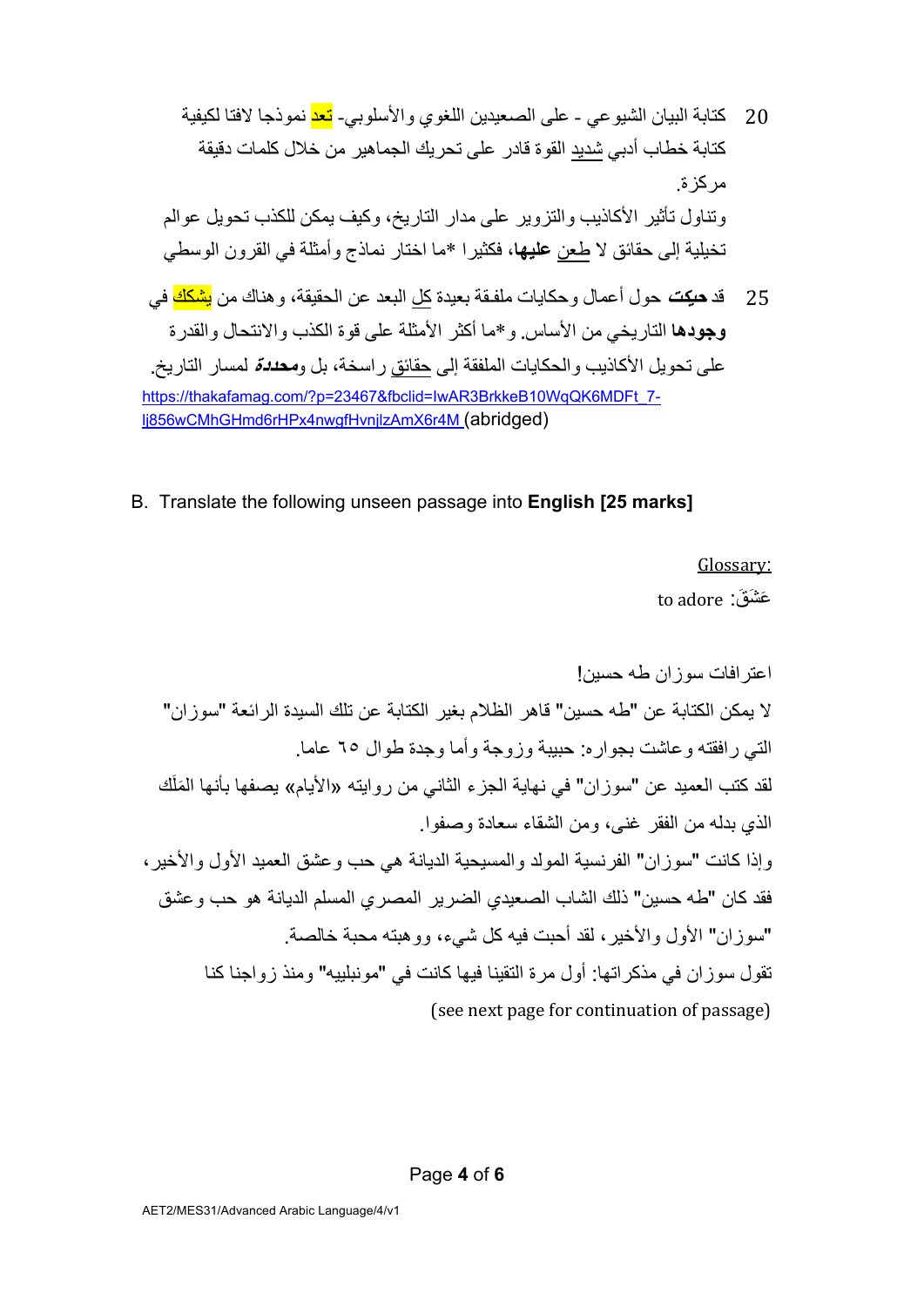نحنفظ لهذا اليو مبو ضع خاص، لم يكن ثمة شيء في ذلك اليو م ينبئني بأن مصير ي كان يتقر ر وكان لا بد من النضال بالطبع بسبب ذلك القرار . لقد غدت مصر بالنسبة لي و لأكثر من سبب و طنا ثانيا، أحبها كما أحب "طه"، ولست أحتمل أن بر اد بها شر ا أو أن يتجاهلها العالم

https://almadasupplements.com/view.php?cat=17918 (abridged)

C. Translate the following passage into Arabic **[20 marks]** 

Glossary: لیئارسإ ونب :Israelites َكدح :Toil

The Israelites made this affirmation: My father was a wandering Aramean. He went down to Egypt to find refuge there, few in numbers; but there he became a nation, great, mighty and strong. The Egyptians ill-treated us, they gave us no peace and inflicted harsh slavery upon us. But we called on Yahweh the God of our fathers. Yahweh heard our voice and saw our misery, our toil, and our oppression; and Yahweh brought us out of Egypt with a mighty hand and outstretched arm. He brought us here and gave us this land, a land where milk and honey flow.

Karen Armstrong, *The History of God*, (First Ballantine Books Edition) September 1994. p.20 (abridged)

# D. Write **at least 250 words of Arabic** on **one** of the following **[20 marks]**

1) أكتب تقريراً عن مشكلة التمييز وتأثير ها على المجتمع. 2) كيف يؤثر الاعلام في تشكيل آراء الناس؟

(see next page for continuation)